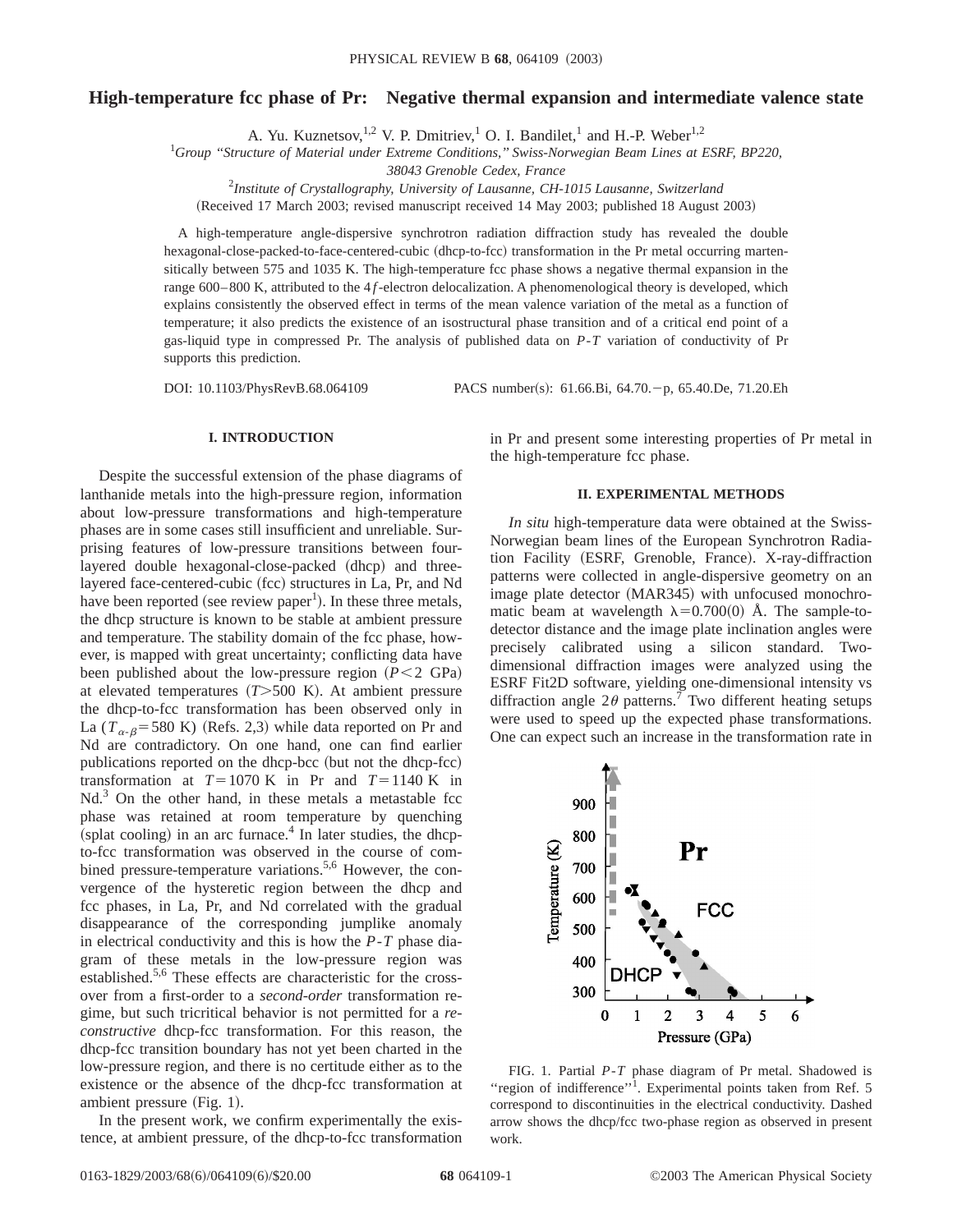nonequilibrium thermal conditions in the presence of temperature gradients; such gradients are known to remove eventual crystal imperfections that act as internal obstacles in course of the dhcp-fcc phase transition. For this reason we employed two different devices: (a) a Lincam DT-1500 temperature cell (high-temperature limit is  $1600 K$ ), the features of which are a small sample volume heated by a flat heater and a permanent flow of high purity inert gas across the cell, (b) a tubular furnace where the heating coil surrounded the sample (limited to  $1100 \text{ K}$ ).<sup>8</sup> The Linkam furnace yielded stationary thermal conditions with high gradients across the sample while the tubular furnace provided equilibrium thermal conditions but with a reduced upper temperature limit.<sup>8</sup> It should be pointed out that, in contrast with an equilibrium heating setup, a nonequilibrium one does not allow us to control experimental conditions except an average temperature. Therefore, to characterize quantitatively the thermal expansion of Pr, only data collected under equilibrium heating conditions were used.

The samples used consisted of filings of polycrystalline Pr metal (99.9% purity, Goodfellow). All manipulations were performed in an inert atmosphere (Ar or He of high purity) in order to prevent oxidation of the samples. In case of the tubular furnace the filings were loaded in capillaries, furnished with ultrahigh-purity He gas, and pumped out to high  $(10^{-5}$  mbar) vacuum and sealed. With the Lincam DT-1500 cell, the filings were loaded directly in a glove bag and during all experiments the samples were kept under the permanent flow of a high-purity inert gas (Ar or He).

#### **III. RESULTS AND DISCUSSIONS**

## **A. dhcp to fcc transformation**

Figure 2 shows selected angle-dispersive x-ray diffraction patterns of Pr metal in the temperature range including the dhcp-to-fcc transformation at ambient pressure. All peaks could be indexed with the fcc and dhcp structures. The transformation is obviously sluggish and develops throughout the two-phase region. The first indication of the fcc phase appears in Pr at about 575 K, under equilibrium as well nonequilibrium conditions ( $a_{fcc}^{eq}$  = 5.134 Å). The intensity of the fcc peaks increases with rising temperature, while the intensity of the dhcp peaks decreases continuously  $(Fig. 2)$ . The Debye-Scherrer diffraction patterns show a progressive recrystallization of the sample, even at low temperatures: the initially homogeneous diffraction rings, belonging to the dhcp structure, transform into spotty ones. The fcc diffraction patterns appear first as perfectly isotropic broadened rings  $[Fig. 3(a)]$ , indicating initially random orientation of numerous nucleation centers. The fcc diffraction rings remain homogeneous over a considerable temperature range but decrease in width with increasing temperature, the effect corresponding to an increase in crystallite size. Further evolution of the fcc rings is similar to that of dhcp; they also turn spotty  $[Fig. 3(b)],$  the result of the preferred growth of selected nuclei. In the equilibrium thermal conditions, a considerable amount of the dhcp phase remains untransformed up to the fcc-bcc transition point  $(T=1070 \text{ K})$  while under nonequilibrium conditions the Pr sample becomes fcc single



FIG. 2. Selected high-temperature synchrotron radiation x-ray powder diffraction patterns of Pr metal in different phases at ambient pressure (nonequilibrium conditions). Asterisks denote weak PrH<sub>2</sub> peaks. The tick marks indicate the positions of calculated Bragg reflections.

phased at about  $T=1035$  K [Figs. 2 and 3(b)]. Thus there can be no doubt that the dhcp-to-fcc isobaric transformation in Pr does occur. It is worth noting that the kinetics of this isobaric transformation is very similar to the pressureinduced martensitic dhcp-fcc transformation in Pr.<sup>1</sup>

### **B. Thermal expansion**

The properties of the cubic phase of Pr are very intriguing. Figure 4 shows the temperature dependence of the



FIG. 3. Debye-Scherrer diffraction rings of Pr as recorded on an image plate. (a)  $T=840$  K; fcc diffraction rings are indexed. (b)  $T=1055$  K.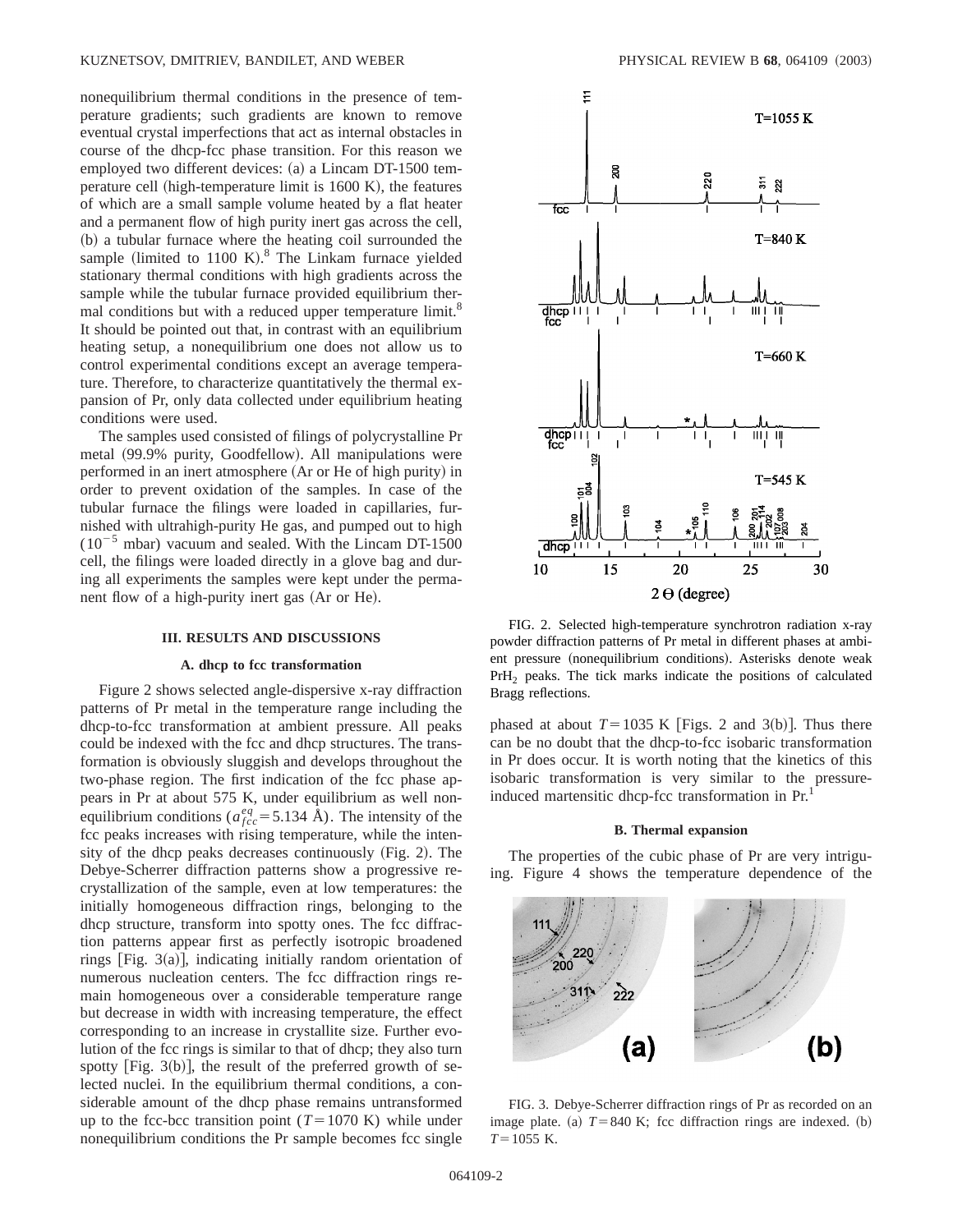

FIG. 4. Temperature dependence of the atomic volume of Pr metal. Circles—fcc phase in equilibrium (open) and nonequilibrium (solid) conditions; diamonds—dhcp phase in nonequilibrium conditions.

atomic volume of the dhcp and fcc Pr. Remarkable is the behavior of the latter in the range between 550 K and 800 K. One notes that the cubic structure has initially a negative thermal expansion coefficient. It then changes its sign but still keeps an anomalously low (almost zero) value over a wide temperature region and only starts exhibiting a normal temperature expansion from about 800 K upward. In contrast, the dhcp structure shows in the same temperature range a smooth increase of the thermal expansion coefficient  $\alpha_V$ fitted by the curve

$$
\alpha_V^{dhp} = (1.45 \times 10^{-4}) - (9.141 \times 10^{-7})T + [(1.796 \times 10^{-9})T^2 - (9.32 \times 10^{-13})T^3].
$$

However, the remaining dhcp phase also exhibits a small but visible (about 1.2%) negative volume jump at *T*  $\approx$  950 K, and then the volume variation of the collapsed dhcp phase is similar to that for the fcc phase but at a lower temperature (650 K $\lt$ *T* $\lt$ 800 K). This behavior can be seen even more spectacularly in the variation of the interlayer spacing  $d_{[111]c}$ , which is compared, in Fig. 5, with its hexagonal analog  $d_{[004]h}$  (both are *d* spacings between hexagonal-close-packed atomic planes). Again, one can see a monotonic increase in the dhcp interlayer distance interrupted, at 950 K, by a downward jump. In contrast with the dhcp structure, the fcc structure first shows a negative thermal expansion and then a stabilization of the lattice parameter. Except for some details, the lattice parameters in equilibrium heating conditions show a similar temperature behavior. One can see that the linear thermal expansion coefficient along the *c* axis,  $\alpha_L^c$ , of dhcp structure increases smoothly from  $1.273\times10^{-5}$  K<sup>-1</sup> to  $2.023\times10^{-5}$  K<sup>-1</sup> in the 300–900 K temperature range, while the fcc structure shows a typical Invar-type behavior [Figs.  $5(b,c)$ ]. The evident temperature scaling between nonequilibrium and equilibrium datasets can be attributed to the particularity of the transformation process, namely, a slower kinetics under the equilibrium heating conditions.

In search of an explication for the observed phenomenon, one can suggest several mechanisms for the lattice contraction or lattice spacing temperature stabilization. The first one, the Invar effect proper, is due to a coupling between the



FIG. 5. Linear thermal expansion of Pr metal:  $(a)$  nonequilibrium conditions; (b) isotropic heating. Diamonds correspond to the dhcp phase, and circles to the fcc phase. (c) Smoothed linear expansion coefficients  $\alpha_L^c$  (dashed line) and  $\alpha_L^{fcc}$  (solid line).

spontaneous strain components and the magnetization vector components arising at the transition into a ferromagnetically or antiferromagnetically ordered phase. The spontaneous magnetostrictive effect compresses the crystal lattice, and thus can compensate its thermal expansion. $9$  However, this mechanism is not applicable here since polycrystalline dhcp Pr orders antiferromagnetically only below  $25 K (Ref. 10)$ and fcc Pr, stabilized at ambient pressure, orders ferromagnetically below 8.7 K.<sup>4</sup>

It is known that transverse vibrational modes can lead to a negative thermal expansion (see, for example, review paper<sup>11</sup>); however, this mechanism is operational only in complex materials. This is not the case for elemental Pr.

The mechanism most consistent with our experimental observation relates to the valence transition reported for sev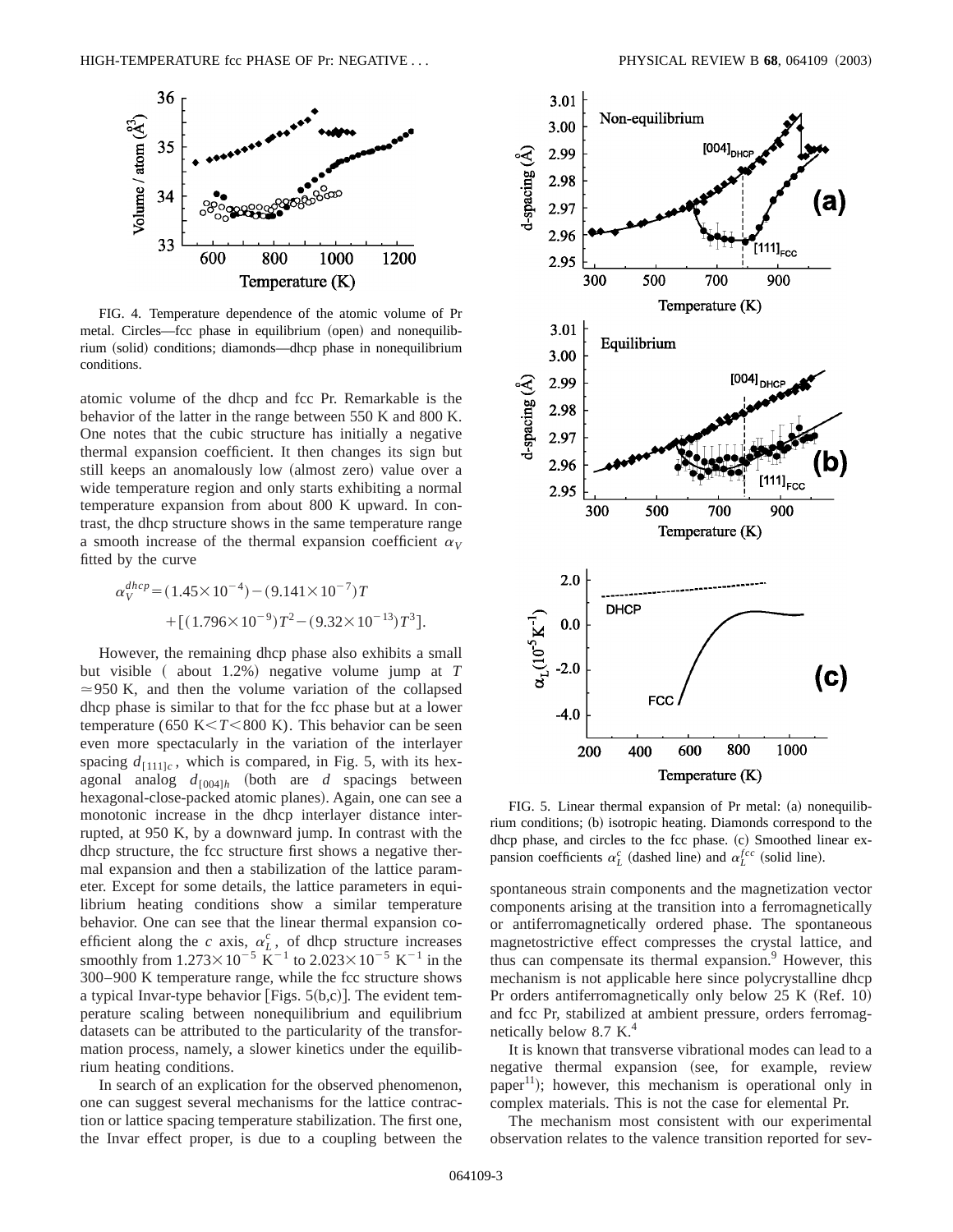eral rare-earth metals. These metals are known to exhibit a valence variation with pressure and temperature<sup>12</sup> accompanied by a corresponding *lattice contraction*. The best known example is the isostructural  $\gamma$ (fcc) –  $\alpha$ (fcc') phase transition in Ce metal, which is characterized by a considerable  $(\sim 20\%)$  atomic volume collapse (see review Ref. 13). Two microscopic models were proposed to explain this effect; they are both based on the concept of the *intermediate valence*. <sup>14</sup> The first one considers the intermediate valence state as a temporal one, that is, in the intermediate state the ions *fluctuate* between the two pure ionic configurations.<sup>14</sup> The other model considers the system as an *alloy* of constituents of different integral valence  $(+3$  and  $+4$  in the Ce case) and treats the intermediate state in the virtual-crystal approximation.15,16 A discussion on the details and advantages of each approach is beyond the scope of the present paper. However, since they both allow the existence of intermediate values for valence, one can use this latter as a smoothly variable parameter for a phenomenological model irrespective of the microscopic nature of such a variation. The valence variation between the low- and high-valence limits evidently should yield variation of the lattice constants in the sense that they attain values corresponding to  $n + \Delta$  $(0 \le \Delta \le 1)$ , intermediate to those expected for pure *n*- and  $(n+1)$ -valence metal.

### **C. Phenomenological model**

In this section, we consider the phenomenological model of the valence variation effect in Pr and show a consistency between phenomena observed in Ce and Pr metals. Experimental evidences for valence variation, i.e., the existence of intermediate valence states, were reported for at least three members of the rare-earth metal family:  $Ce<sub>1</sub><sup>17</sup> Eu<sub>1</sub><sup>18</sup>$  and Yb  $(Ref. 19)$  (see also Ref. 12 and references therein). In Ce a discontinuous variation of the valence was found to cause the observed isostructural  $\gamma$ (fcc)- $\alpha$ (fcc') transformation through the corresponding atomic volume collapse. In contrast, in Eu, the valence varied continuously over a wide pressure range including the bcc-hcp phase boundary, and no remarkable anomalies in the lattice parameter behavior were observed. Both types of variations, continuous and discontinuous, can be treated within the framework of an unified phenomenological model of an isostructural phase transition. Such a Landau-type theoretical approach is known to deal with a single-component order parameter spanning the totally symmetrical (identity) irreducible representation of the parent phase-space group. A scalar (isotropic) physical quantity, such as volume or valence deviation, perfectly fits this role.

Since our inferred existence of an intermediate valence state in elemental Pr is, to our knowledge, first of its kind and the variety of experimental datasets is restricted to thermal expansion, we will limit also the theoretical model to the minimal form, choosing the minimal set of the corresponding phenomenological parameters, and consider their variation in the vicinity of the critical point. This approximation will receive *a posteriori* experimental support.

The nonequilibrium energy (Landau potential) associated with the simplest model of an isostructural phase transition has the form

$$
F(\eta) = a_1 \eta + a_2 \eta^2 + a_3 \eta^3 + \eta^4,\tag{1}
$$

where  $\eta$  is the totally symmetrical (nonsymmetry breaking) order parameter, and  $a_i$  are phenomenological parameters. The change of variables  $\eta = \Delta - a_3/4$  and following elimination of the equilibrium part of the energy transforms Eq.  $(1)$ into the normal form:

$$
F(\Delta) = \tilde{a}_1 \Delta + \tilde{a}_2 \Delta^2 + \Delta^4,\tag{2}
$$

where  $\tilde{a}_1 = a_1 - a_2 a_3/2 + a_3^3/8$ , and  $\tilde{a}_2 = a_2 - 3 a_3^2/8$ . Minimization of the potential  $F(\Delta)$  with respect to the order parameter  $\Delta$  yields an equation of state as follows:

$$
\frac{\partial F}{\partial \Delta} = \tilde{a}_1 + 2\tilde{a}_2 \Delta + 4\Delta^3 = 0.
$$
 (3)

It is not necessary to investigate here the above model in detail since the form of the Landau potential  $(2)$  coincides with one of the *elementary catastrophes* (namely, the cusp catastrophe), and was studied comprehensively in the framework of the mathematical *catastrophe theory*. <sup>20</sup> The equilibrium values of the order parameter  $\Delta$ , which we will choose as the metal valence deviation, are the solutions of the equation of state  $(3)$ ; and because this is a cubic equation, it has either one or three real roots, and only those have a physical meaning. The number of roots is determined by the determinant  $D = 8\bar{a}_2^3 + 27\bar{a}_1^2$ . If  $D \le 0$  there are three *real* roots:

$$
\Delta_1 = -2\rho \cos\frac{\varphi}{3}, \quad \Delta_{2,3} = 2\rho \cos\frac{\pi \pm \varphi}{3};
$$
  

$$
\rho = \text{sgn }\tilde{a}_1 \sqrt{|\tilde{a}_2/6|}, \quad \cos \varphi = \tilde{a}_1/8\rho^3,
$$
 (4)

two  $(\Delta_{2,3})$  corresponding to minima of the Landau potential and one  $(\Delta_1)$  corresponding to a maximum; otherwise there is only one  $(\Delta_1)$ . Figures 6(a) and 6(b) illustrate this by a  $three-dimensional (3D) diagram of the equilibrium surface$  $(3)$  and its projection on the  $\tilde{a}_1$ - $\tilde{a}_2$  plane. It is easy to predict the valence magnitude behavior for the different paths, i.e., on the different plane sections of the equilibrium surface. One can see that smooth variations in  $\tilde{a}_1$  and  $\tilde{a}_2$  almost always produce smooth variation in  $\Delta$ . The only exceptions occur when the system crosses the energy equality (isostructural first-order phase transition) line  $F(\Delta_2) = F(\Delta_3)$ , i.e.,  $\tilde{a}_1 = 0$ . In this point it jumps to the other sheet corresponding to the other energy minimum ( $\Delta_2 \leftrightarrow \Delta_3$ ). This brings about a sudden change in  $\Delta$ . The projection of the folds of the equilibrium surface onto the  $\tilde{a}_1 \cdot \tilde{a}_2$  plane (*D*=0,  $\tilde{a}_2 = 3 \tilde{a}_1^{2/3/2}$ ) are the stability limit (spinodal) lines for the low- and highvalence states [Fig. 6(b)]. The variation regime in  $\Delta$  can be changed smoothly from discontinuous to continuous by varying the  $\tilde{a}_2$  parameter from negative to positive sign. The change of regime occurs at  $\tilde{a}_2=0$ , i.e., at the critical point  $(CP)$  of the liquid-gas type [Figs. 6(a) and 6(b)].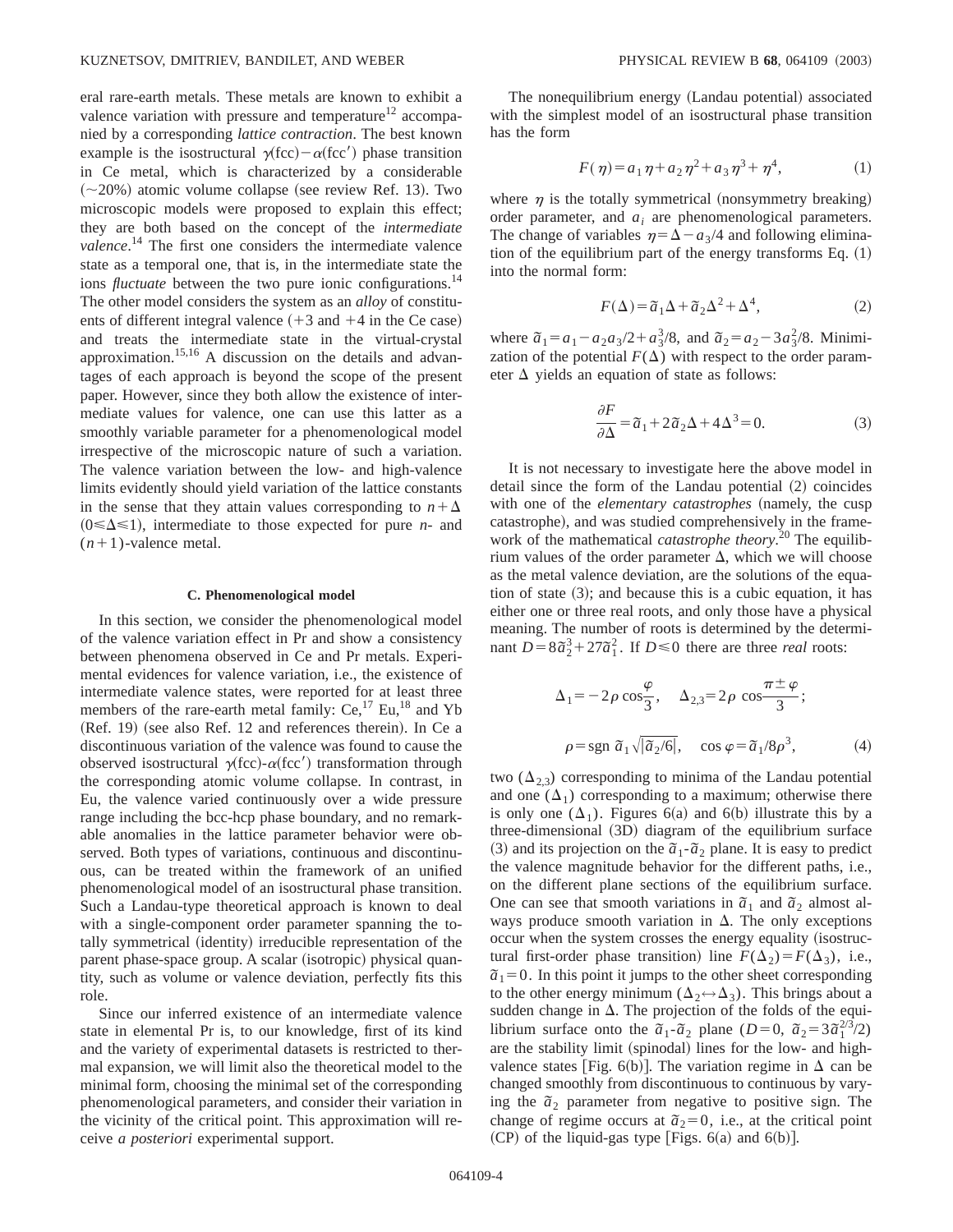

FIG. 6. (a) Equilibrium surface corresponding to Eq.  $(3)$ .  $(b)$ Projection onto the  $\tilde{a}_1$ - $\tilde{a}_2$  plane. Dashed-dotted lines are stability limit lines, solid line—the first-order isostructural phase transition line.  $CP$  is the critical point.  $(c)$  Schematic position of the isostructural phase transition lines on the *P*-*T* phase diagrams of Pr and Ce.

In order to map the phase boundaries experimentally measured in the *P*-*T* coordinate system onto the 2D space of the phenomenological parameters  $\tilde{a}_1$ - $\tilde{a}_2$ , a linear transformation is called for

$$
\tilde{a}_1(T, P) = \alpha_1(T - T_0) + \beta_1(P - P_0),
$$
  
\n
$$
\tilde{a}_2(T, P) = \alpha_2(T - T_0) + \beta_2(P - P_0).
$$
\n(5)

This establishes the  $(P,T) \Leftrightarrow (\tilde{a}_1, \tilde{a}_2)$  correspondence, using a minimal number of fitting parameters  $\alpha_i$ ,  $\beta_i$ ,  $T_0$ , and  $P_0$ . Both coordinate systems are shown in Fig.  $6(a)$  along with an example of the isobaric variation of the order parameter  $\Delta$ .

## **D. Valence variation**

Our experimental data on equilibrium thermal expansion [Fig.  $5(b)$ ] can be recalculated into the valence temperature variation by using the alloy model. For this purpose we can consider, without loss of generality, the elemental Pr crystal as a solid solution of x fraction of tetravalent and  $(1-x)$ fraction of trivalent metal. An average metallic radius of Pr atom, which determines interatomic distances and lattice parameters of such a "disordered alloy," is equal to  $R = xR<sup>4+</sup>$  $+(1-x)R^{3+}$ , where  $R^{3+}=1.83$  Å corresponds to the trivalent  $4f^35d^06s^2$  electron configuration and  $R^{4+}=1.658$  Å corresponds to the tetravalent  $4f^25d^16s^2$  one. The latter nu-



FIG. 7. Praseodymium valence variation in the fcc phase, data from three different experimental runs in isotropic heating conditions are used. Lines show the theoretically predicted valence behavior for the path far from the critical point,  $\tilde{a}_2 < 0$  (dashed), at the critical point,  $\tilde{a}_2=0$  (solid), and beyond the critical point,  $\tilde{a}_2>0$ (dashed dotted).

merical estimation is taken from Ref. 21, and *R* is obtained from the experimental values for *d* spacings. Then, in order to get the *contractive* part of the atom size variation, the difference  $\Delta d = d_{[111]}^{fcc} - d_{[004]}^{dhep}$  [Fig. 5(b)] can be used. One can find the values for intermediate valence of Pr taking into account that  $x \equiv \Delta$  and using an equation identical to that for atomic radius *R*,  $v = 4\Delta + 3(1 - \Delta)$ .

Figure 7 shows the temperature variation of the valence in the fcc phase of Pr metal obtained as just described. Three curves represent sections of the equilibrium surface  $(3)$  [Fig.  $6(a)$  and Eqs.  $(4)$ ] in the vicinity of the critical point. One can see that the experimental point distribution corresponds to the thermodynamic path passing very close to the critical point, in the domain of smooth variation of the order parameter  $(\tilde{a}_2 \ge 0)$ .

The sign and character of the volume and of the valence variations allows us to suggest the position of the line of the isostructural phase transition in the *P*-*T* phase diagram of Pr, which is compared with that for Ce in Fig.  $6(c)$ . One can see that, different from Ce, the line of the isostructural transformation in Pr should have a negative slope.

As a final remark, we should point out the difference in valence behavior of fcc and dhcp Pr. In the latter, the valence varies; and, therefore, the volume collapses at higher temperatures. Obviously, a phenomenological consideration is not capable to explain such a difference. However, this is a good challenge for a first-principles calculation as successfully carried out previously in order to describe electronically driven effects in lanthanide metals. On the phenomenological level, one can argue only about the different site symmetry of metal atoms in fcc  $(s.s. m\overline{3}m)$  and dhep  $(s.s.$  $\overline{3}$ *m* and  $\overline{6}$ *m*2) structures as a possible reason for the electron transition retardation.

## **E. Hypothesis**

The question arises as to the occurrence, in earlier publications, of the phenomenon described in the present paper? Let us analyze the data on Pr conductivity anomalies ob